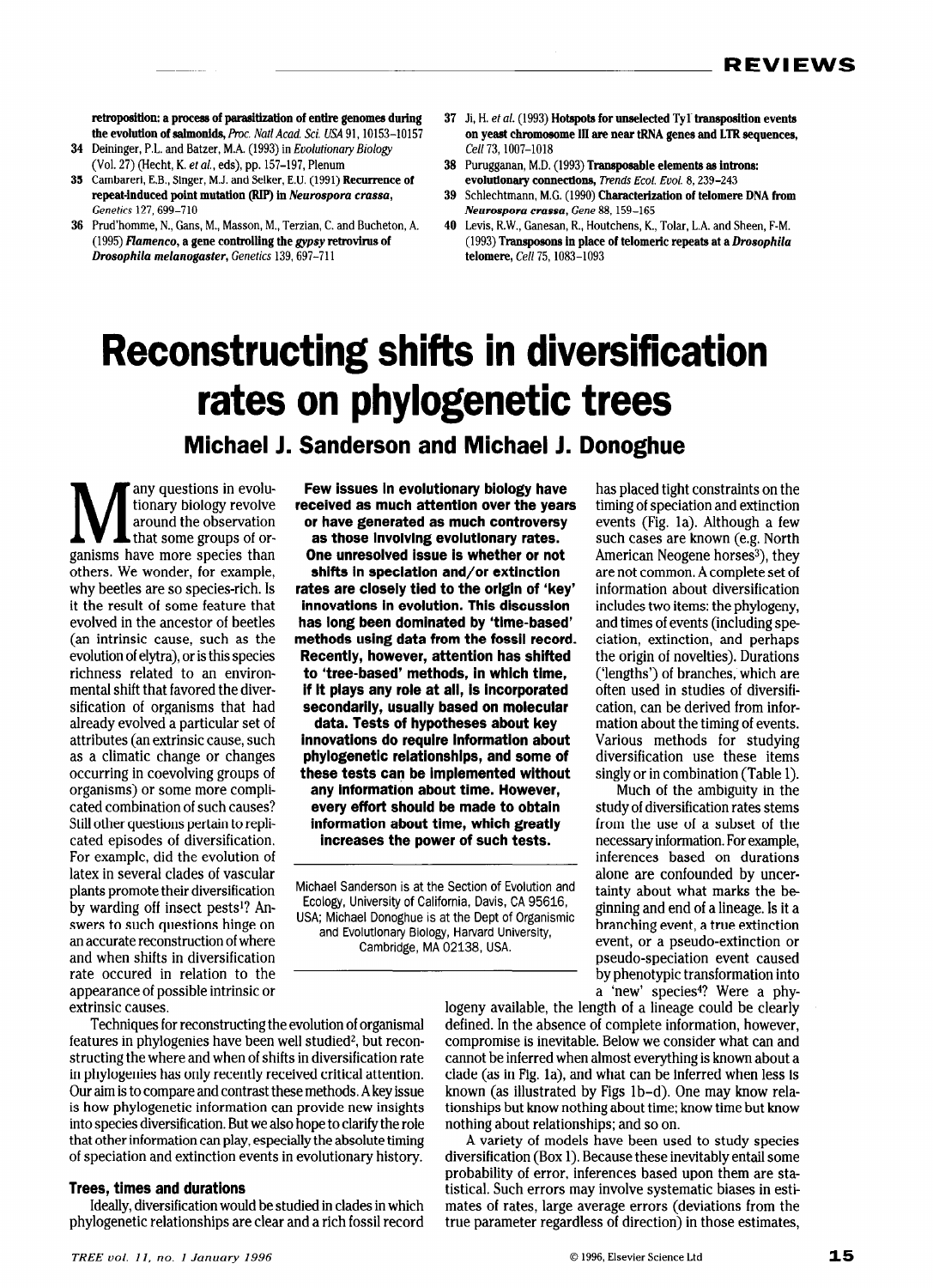

information may be obtained by a combination of phylogenetic inference, fossil evidence and reconstruction of times of splitting events by algorithmic methods using molecular data (see Box 2). (b) Incomplete information may be available in the form of just the number of lineages  $(N)$  extant at any point in time, t, or  $(c)$  a histogram of branch lengths (durations), L, of lineages, or (d) a phylogeny with no information about time at all. The number of species per clade is indicated by N,.

or inaccurate assessments of significance levels of tested hypotheses. Even more basic are the errors stemming from lack of robustness of the evolutionary model, or measure ment error in the data themselves. The latter become especially crucial if information about time is derived from an inaccurate fossil record or from erroneous assumptions about a molecular clock (Box 2).

# Estimation of diversification rates

Estimation and hypothesis testing often raise different issues. In surveys of rate variation among higher taxa<sup>5</sup>, estimation of rates of diversification is of interest in itself, and specific hypotheses about rates may not even be tested. In the case of complete data (Fig. la), maximum likelihood estimators have been derived for both the 'birth and death'  $(500)(0.6)$   $(500)(0.7)$  and  $(50)(0.7)$  and  $(50)(0.8)$  $p_{\text{p}}$  (see DOA 1) and Dichayine-Ganon-Warson  $p_{\text{p}}$ processes<sup>-12</sup>, maximum inclinous estimators have many rameter (in the case, including convergence to the true pay valieter (in this case, rate) given enough data, and minimum variance, but they are often biased. Maximum likelihood (and other) estimators for rates in a BD process consistently under estimate the true rate of speciation in even the simple case of a Yule model (Box 1) with no extinction<sup>6</sup>. This is a consequence of Jensen's Inequality<sup>11</sup> (that is, the expected value of a parameter  $E(\hat{\lambda}) \leq \lambda$  satisfies whenever the estimator is some concave function of the data - which is

frequently the case in diversification models). Less-biased estimates can be obtained from observations taken over a brief interval of time, and unbiased estimates are known for a BGW process, but the variances of such estimates are higher, so a trade-off is inevitable<sup>11</sup>.

In the slightly weaker case, in which branching and extinction events can be constrained to lie within an interval based on stratigraphy but perhaps not fixed precisely in time, integrated likelihood methods can be used to consider the distribution of all possible events over those intervals<sup>8</sup>. Currently, however, these methods are limited by the power of symbolic math programs to handle multiple integrations in large trees.

known but fossil evidence provides information about time, then it is still possible to estimate rates, with certain caveats that depend on the kind of temporal information available. lnformation about branch lengths (from point of origination of a species to its extinction or a subsequent branching event) is statistically 'sufficient' to estimate rates, and the tree is technically unnecessary, but it is difficult to imagine ways to If the phylogeny is un-

obtain such temporal information without one (Fig. lc). On the other hand, if, as is more common, information is solely in the form of species number over time (Fig. lb), it is very difficult to separate speciation from extinction rates (although see Ref. 12). And, even if extinction is ignored (Yule model), the maximum likelihood estimate of rate in a clade of Ntaxa  $(log(N)/t$ , where t is the time since origination) is still biased downward. Note that this maximum likelihood estimate is the same estimate that is obtained by equating the expected diversity over time to the observed diversity<sup>13</sup>.

Survivorship analysis<sup>14</sup> and cohort analysis<sup>15,16</sup> have also been used when durations of lineages (lengths of branches) can be extracted from the fossil record. Survivorship analysis depends on the assumption of a stable equilibrium 'age structure' to the assemblage<sup>17</sup>, but cohort analysis does not. The BD model makes a prediction about survivorship - the probability that lineages will persist a certain length of time, probability that incages will persist a certain length of thire, as a function of the face of speciation and extinction. These that minimizes the mean log deviative curve-mung memori  $\frac{1}{2}$  predicted values of the mean togen values of the settimation of these estimators have estimated values of the set of the set of the set of the set of the set of the set of the set of the set of the set of the se predicted values<sup>15,16</sup>. Properties of these estimators have not been studied, but Foote<sup>16</sup> used Monte Carlo simulation to construct confidence intervals, which would tend to correct<br>for any biases in hypothesis tests.  $\frac{1}{100}$  the about time of any information about time or during  $\frac{1}{100}$  or  $\frac{1}{100}$  or  $\frac{1}{100}$  or  $\frac{1}{100}$  or  $\frac{1}{100}$  or  $\frac{1}{100}$  or  $\frac{1}{100}$  or  $\frac{1}{100}$  or  $\frac{1}{100}$  or  $\frac{1}{100}$  or  $\frac{$ 

in the absence of any information about three or transitions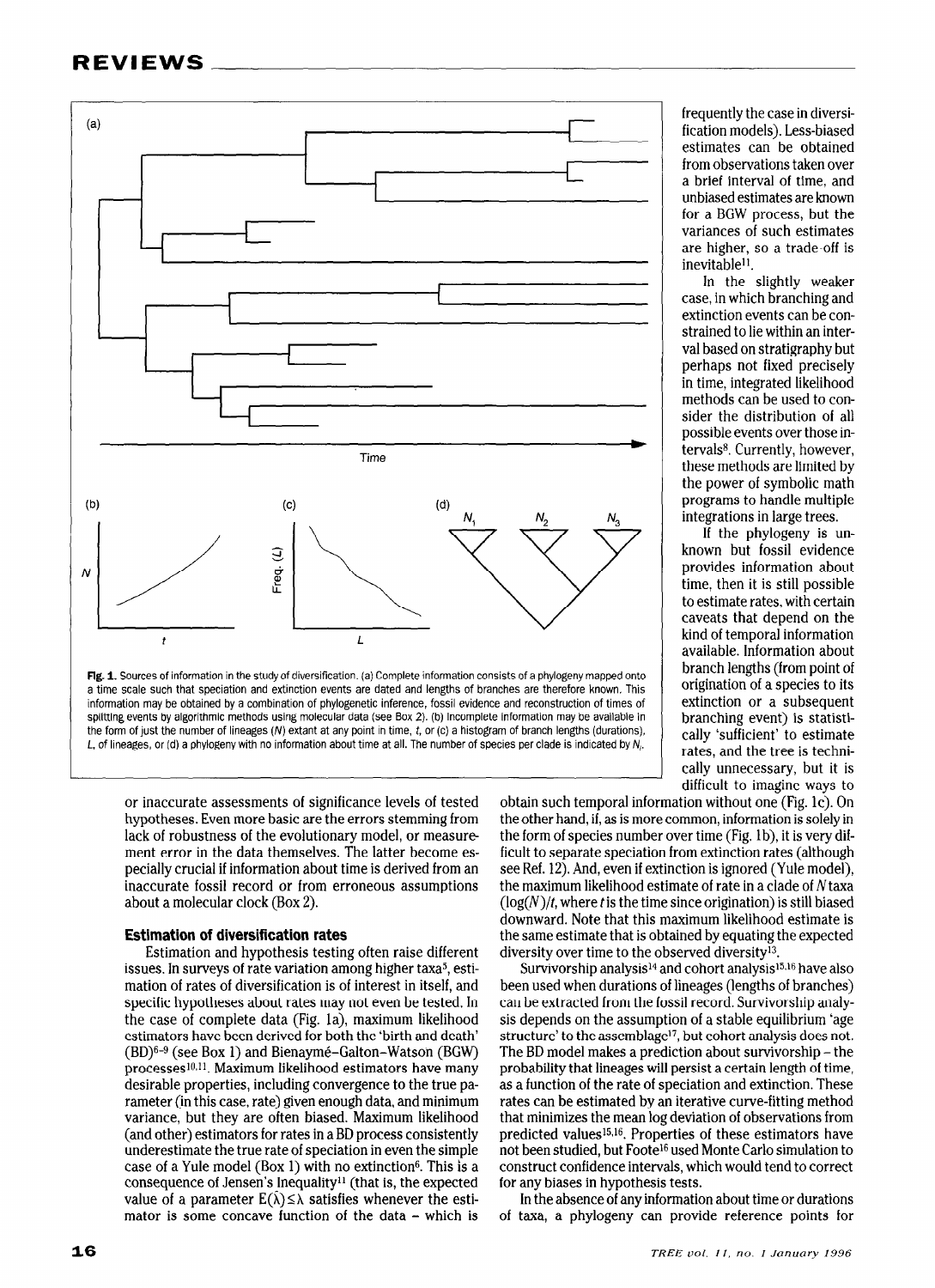| Method                                  | Refs      | Data                                                     | Model <sup>a</sup> | Method of<br>estimation or test <sup>b</sup> | Tree<br>necessary?     | Fossil record<br>necessary? | Statistical<br>power | Notes                                                                     |
|-----------------------------------------|-----------|----------------------------------------------------------|--------------------|----------------------------------------------|------------------------|-----------------------------|----------------------|---------------------------------------------------------------------------|
| Taxonomic<br>diversity                  | 18,19     | hollow curves <sup>c</sup>                               | <b>BDd</b>         | null model                                   | no                     | no                          | unknown              | prone to taxonomic<br>artifact                                            |
| Survivorship.<br>cohort analysis        | $14 - 16$ | probability of<br>lineage survival                       | <b>BD</b>          | curve fitting                                | no                     | yes                         | high                 | broad taxonomic<br>comparisons possible                                   |
| Diversity curve<br>fitting              | 5.38      | diversity over time                                      | exponential        | curve fitting                                | no                     | ves                         | high                 | broad taxonomic<br>comparisons possible                                   |
| <b>BGW</b> process<br>estimation        | 10        | diversity over time                                      | <b>BGW</b>         | <b>ML</b>                                    | no, but can<br>be used | yes                         | high                 | mathematically well<br>understood                                         |
| Sistergroup<br>comparison               | 25        | standing diversities                                     | none               | simple comparison                            | ves                    | no                          | not statistical      | few assumptions                                                           |
| Iterated<br>sistergroup<br>method       | $26 - 30$ | standing diversities<br>in multiple<br>sistergroup pairs | none               | test of association                          | yes                    | no                          | fair                 | power improved<br>using null model test<br>for each replicate             |
| Sistergroup<br>null model               | 31.32     | standing diversities                                     | Yule               | null model                                   | yes                    | no                          | low                  | robust                                                                    |
| Diversity<br>optimization               | 26        | standing diversities                                     | none               | parsimony<br>reconstruction                  | yes                    | no                          | not statistical      | few assumptions                                                           |
| <b>BD</b> process<br>estimation         | 7,9,12    | branching times                                          | <b>BD</b>          | <b>ML</b>                                    | yes                    | no, but can<br>be used      | high                 | optimal with complete<br>information                                      |
| BD process/<br>integrated<br>likelihood | 8         | constraints on<br>branching times                        | Yule               | integrated ML                                | ves                    | no, but can<br>be used      | low                  | can use time<br>constraints based on<br>fossil record                     |
| BD process/<br>model-fitting            | 23        | standing diversities                                     | Yule               | <b>ML</b>                                    | yes                    | no, but can<br>be used      | low                  | localization of shifts<br>in diversification (also<br>fossil constraints) |

aBD = birth and death process; BGW = Bienavmé-Galton-Watson.

bML = maximum likelihood.

*CFrequency distributions of taxa of differing species diversities.* 

dOther models were also examined.

comparison of relative rates of diversification (Fig. Id). Two (or more) extant clades with diversities of  $\{N_1, N_2,...\}$  that are all descended from the same node in a tree must be the same age (as long as any polytomy represents true multiple speciation rather than mere lack of resolution). Maximum likelihood estimators of their relative diversification rates under a Yule model are just  $\{log(N_1), log(N_2),...\}$ . These are the simplest estimators available, but their bias and error variance is worse than that of estimators that take advantage of information about time.

Of course, the worst case is no information about time or about phylogeny. The only available information is then the apportionment of species diversity among higher taxa in a taxonomic classification. Empirically, the distribution of species in genera often follows an approximate 'hollow  $\alpha$  species in genera often follows an approximate from with  $\alpha$  $\alpha$  many states. In a pioneering paper is a pioneering paper of  $\alpha$  and  $\alpha$  is a pioneering paper. relatives and the branching between such curves and the BD branching between  $\frac{1}{2}$ productionship between such curves and the DD branching models of diversification as well. Unfortunately, taxonomic  $a$ <sup>r</sup> artifacts in the construction of a classification by  $a$  cannot be  $b$ artifacts in the construction of a classification by non-phylogenetic methods can bias this kind of inference - for example, the size distribution in a classification scheme developed by a taxonomic 'splitter' differing from that generated by a 'lumper'.

#### Testing hypotheses about shifts in rate  $T_{\rm eff}$  is the first study of the first hypothesis tested in any study of  $T_{\rm eff}$

The first hypothesis tested in any study of diversification should be whether or not a chosen branching model actually fits the data $20.21$ . It is not unusual for models to fail such a test. Nee ef al.22 rejected the constant rate BD process in favor of a more complex model that suggests a decrease in rate of diversification in birds. Foote16 used cohort analysis to show that Ordovician trilobites conformed closely to a

## Box 1. Mathematical models for diversification

Almost all studies of evolutionary rates use models of evolution. The simplest mitted an education of exercisingly rated does modele or exercition. The employ function about models are deterministic, man openios arrenony accomposition of comm function of time, t. A widely cited deterministic model is the **exponential** model, with  $N(t) = e^{rt}$ , where r is the difference in the rate of speciation (S) and extinction  $(1, 1, 0, 0, 0, 0, 0, 0, 0, 0, 0)$ . More complex in the fact of opportunity (b) differentially  $\sum_{i=1}^{n}$  the exponential growth entailed by the simplex model by the simpler  $\sum_{i=1}^{n}$ limit the exponential growth entailed by the simpler model<sup>13,39</sup>.<br>In recognition of the uncountable number of hidden and inestimable variables

influenciation of the differenciency nation of models and models rations variables diversion. The 'birth and death (BD) model is a stochastic analog of the experimental is a stock of the experimental of the experimental is a stock of the experimental of the experimental is a stock of the experimental of ancientement instead of a single value for the species value of the species of the number of species  $\frac{1}{2}$ normal determinism model, instead of a single value for the number of species observed at any time  $t$ , there is a probability distribution. That distribution has a mean of e<sup>rt</sup>, in parallel with its deterministic counterpart, but it also has a variance that may be quite substantial.  $\overline{B}$  special case of the BD process is the  $\overline{B}$ 

A special case of the DD process is the Tule model, which is identical except that extinction is not allowed. A variant on the Yule model has been termed the Markov model<sup>40</sup> (although all of these stochastic models are Markov). This model allows rates to vary through time as long as they are the same across the entire clade at any instant. Because it has only been applied to cases in which no information about time is available (Fig. 1d), it is effectively equivalent to a Yule model.

A third stochastic model, the Bienaymé-Galton-Watson (BGW) branching process, is occasionally used because of its convenient mathematical properties<sup>9,10</sup>. It is essentially a continuous-time birth and death Markov process that is observed at discrete intervals – a 'skeleton' of the continuous process<sup>10</sup>. This, the first branching model used in biology, was used to study the extinction of family names and genes in populations, both having discrete generations<sup>11</sup>. Non-Markov models are used only rarely, owing to their complexity<sup>21</sup>.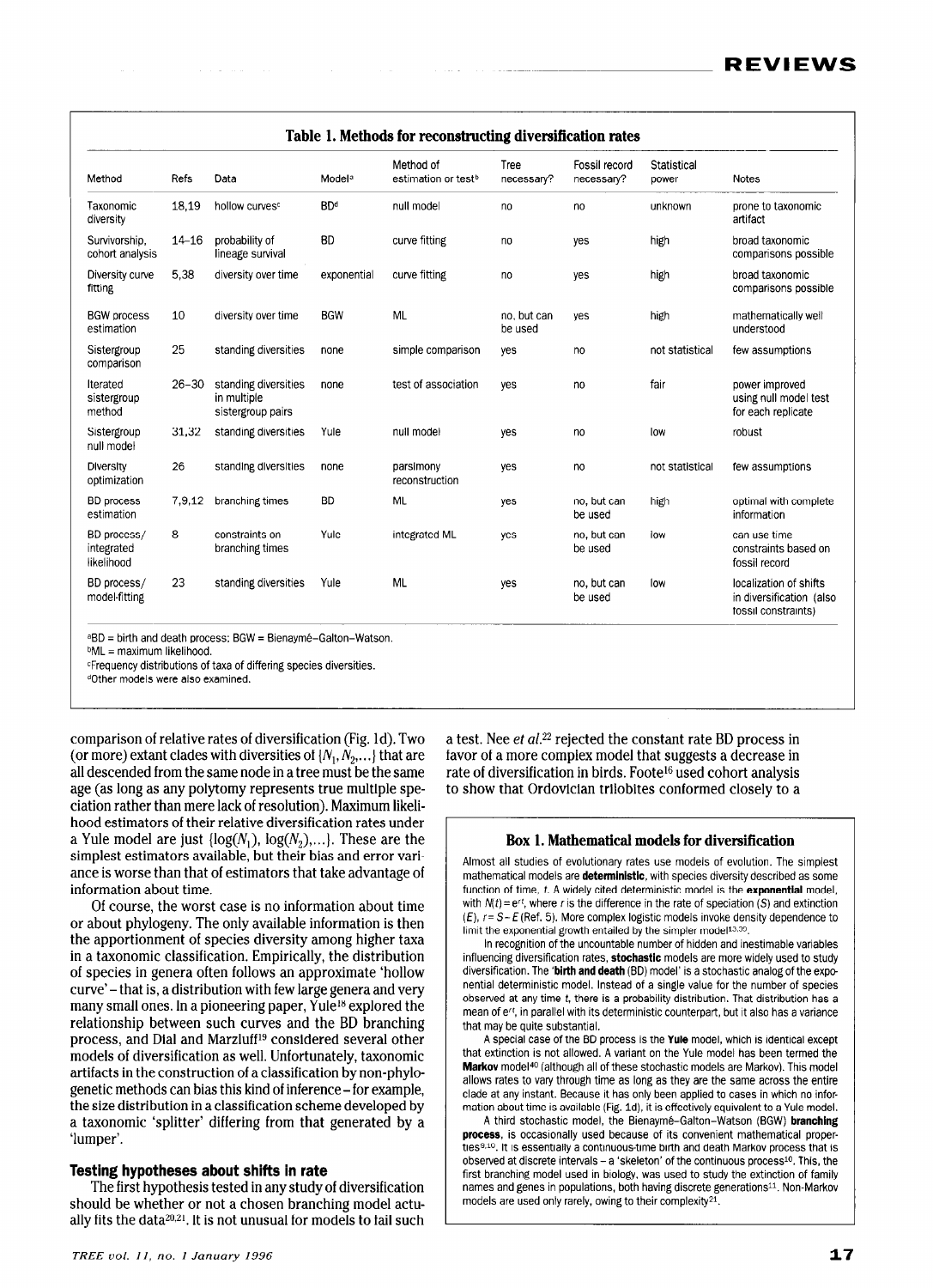### Box 2. Reconstructing times of branching in pbylogenies

How feasible is it to reconstruct branching times in the absence of a fossil record? Some fossil information is necessary to reconstruct absolute branch times. However, much can be learned about diversification from relative branch times that are measured in arbitrary units from the root of the phylogeny. Some phylogenetic inference algorithms (ultrametric ones such as UPGMA or maximum-likelihood algorithms with a molecular clock) reconstruct these relative times while they build the tree. However, they are not very robust to violations of the assumption of rate constancy in the underlying characters $41$ .

A better method is to reconstruct the tree topology using a robust method such as parsimony, maximum likelihood, or neighbor joining, and then use some algorithm to estimate the times. For example, one could then apply a maximumlikelihood molecular-clock algorithm constrained by the given tree (e.g. PHYLIP's DNAMLK42). Maximum likelihood provides a statistical test of the underlying clock model itself<sup>43</sup>. Current versions of PHYLIP (version 3.5) use a so-called hidden Markov model that allows variation in rates across sites as it estimates branching times. This model sometimes greatly reduces the apparent poor fit of the clock to sequence data, because some component of the tendency to reject a clock model is due to rate heterogeneity across sites rather than across time.

Other techniques for reconstructing times on trees have been described in the literature<sup>44</sup>, but have not been widely disseminated in software packages.

BD process but Cambrian trilobites did not. Goodness of fit can be tested with or without phylogenetic information.

However, many of the most interesting biological hypotheses entail localizing changes in rate in a phylogeny. This re quires tests of hypotheses about rates that are different in different parts of a tree. The need for information about phylogeny is particularly acute for any hypothesis associating a shift in rate with the appearance of an evolutionary novelty (Fig.  $2$ ) – a so-called 'key innovation' hypothesis<sup>23</sup>. Almost any of the methods described above can be adapted to the study of such problems by partitioning the data among parts of the phylogeny with and without the putative novelty, estimating possibly different parameter values in those parts, and performing hypothesis tests.

If complete information is available, a likelihood framework can be used to test a hypothesis that has different rates in different parts of a phylogeny. The simplest case contrasts a two-rate model with a null model having only one rate. This method was used to reject the hypothesis that rates of branching differed between the  $\alpha$ - and  $\beta$ -globin subfamilies of the globin multigene family of vertebrates $^{24}$ . It is important to remember, however, that because of biases in the maximum likelihood estimates, Monte Carlo simulation is generally necessary to develop accurate significance tests based on the likelihood ratio<sup>7-9</sup>. Nee et  $al$ .<sup>22</sup> used a somewhat different approach to test whether bird diversification rates are associated with body size. They tested the prediction that rapidly speciating subclades should have shorter branch

lengths (shorter because speciation must be occurring more rapidly), and found that there was no correlation.

Phylogenetic information permits tests of key innovation hypotheses even in the absence of knowledge of times. The simplest approaches are deterministic and rely on numerical comparison of diversities in sistergroups descended from a common ancestor<sup>25</sup>. Brooks and McLennan<sup>26</sup> extended this approach in an analysis of

diversity patterns in platyhelminth parasites. They treated species diversity as a phylogenetic character and reconstructed species-rich and species-poor portions of a phylogeny using standard character reconstruction techniques.

Although primarily descriptive, these approaches can be subjected to significance testing if instances of putative diversification are replicated. Mitter et al.27 examined multiple instances of insect diversification and noted that the more species-rich sistergroup was phytophagous in 11 of 13 cases, which is significant in a nonparametric sign test. The same approach has been used to study eggshell architecture in arthropods<sup>28</sup>, viviparity in poeciliid fishes<sup>29</sup>, and carnivory in insects<sup>30</sup>. This approach can also be coupled with significance tests applied to each individual clade. Slowinski and Guyer<sup>31</sup> derived a simple significance test for heterogeneity in rates between two sistergroups. The cumulative probability of observing a difference in diversity equal to or more extreme than  $m$  and  $n$  in two sistergroups is just  $P = 2m/(m + n - 1)$ , assuming diversification by a BD process with constant rates. When applied to replicated instances of a putative innovation, this has greater statistical power than nonparametric tests<sup>32</sup>.

Comparison of sistergroup diversities alone can be of limited use. It can lead to inferences about heterogeneity in rate, but not about the direction of rate change. It cannot distinguish whether a more diverse sistergroup is a reflection of a rate increase or a rate decrease in its relative  $8,26,33,34$ . Moreover, sistergroup comparisons tempt the unwary to



 $\mathsf{rigs}$ . Trypoureses about anversindation, nambers at this are species diversites, many hypotheses locus on a shift in rate associated with the evolution of some novelty in a clade (indicated by the hatchmark along the internal branch). (a) At any node, a null model<sup>30</sup> can be used to test for the significance of differences in species diversities of the two sistergroups descended from that node (P values shown). Such tests have been used in the literature to identify rate differences that are correlated with the evolution of a novelty. However, more complex models that take time into account reveal the limits of sistergroup comparisons. Consider models in which rates are different in the parts of the tree that do [parts inside boundary in (a)] and do not possess (parts outside boundary) the novelty. Inferences about rate now depend on when the internal branching point occurred. If early, as in (b), then a rate increase would be inferred along the terminal branch leading to the most diverse clade because the lengths of the two basal-most terminal branches are about the same. If the split were late, as in (c), then two increases in rate would probably be inferred. Only the second case (c) is consistent with the hypothesis that the novelty caused an increase in rate along the internal branch<sup>23</sup>. In (b), no increase in rate occurred along the branch exhibiting the novelty. These kinds of detailed inferences cannot be made on the basis of the two sistergroup comparisons shown in (a), without considering time (*contra* Ref. 45).

associate instances of species richness (or poorness) nested within one of the sistergroups with the entire sistergroup containing it (Fig. 2)35.

In order to move beyond sistergroup comparisons, it is necessary to consider more of the tree's topology. Unfortunately the transition from tunately the transition from  $w_{\text{tot}}$  with the taxa to trees with three or more taxa  $\mathbf{m}$ voives a initial definal dictease in complexity, because at least one internal branching point is present with a possibly unknown time (Fig.  $2$ ). One solution is to rely on the underlying branching model to generate a probability distribution for these times and then integrate over all times<br>between the root node and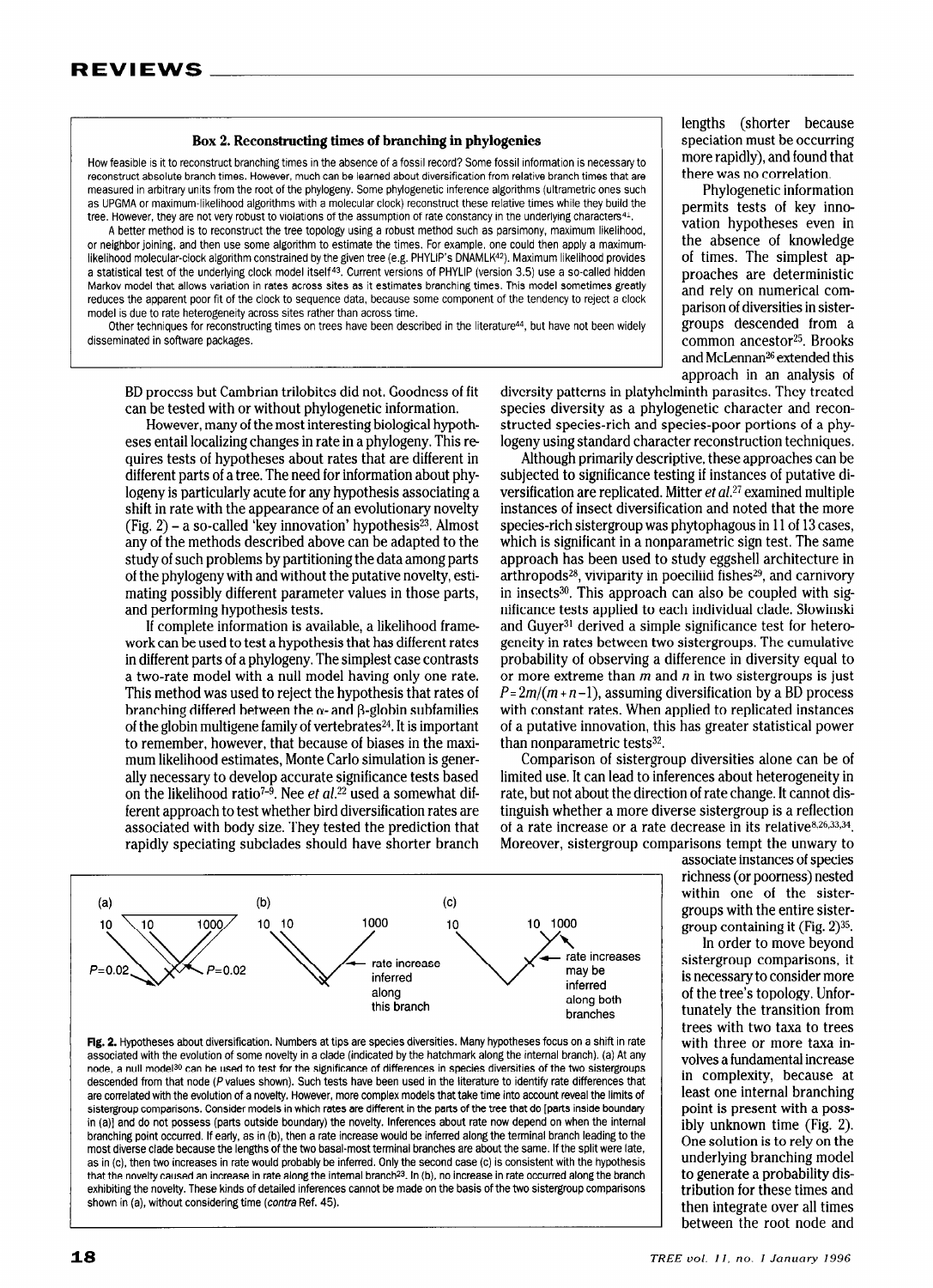the present<sup>8,23</sup>. By considering all possible branching models on even a three-taxon tree (from a one-rate model to models with as many as four rates), and selecting the simplest model that fits the observations adequately, it may be possible to select a model that does indeed imply a direction of rate change. An application of this approach led to the conclusion that flowering plant diversity increased only after the origin of major groups within flowering plants, which argues against the popular key innovation hypotheses for flowering plant diversity23.

## Issues and recommendations

Because of the questionable assumptions invoked in reconstructing branching times by a molecular clock when the fossil record is poor (Box 2), testing hypotheses with methods that do not require temporal information is appealing. The cost of this freedom from assumptions, however, is lower statistical power. Power, a function of sample size, is the ability of a test to discriminate between alternative models. In a sistergroup null model test, the sample size is equal to the number of observations in the analysis – two. Consequently, a diversity difference of about 4O:l is required for significance at the conventional 0.05 level using this test. Similar levels of power obtain for the maximum likelihood methods that do not take advantage of information about time. Although there are many clades diverse enough to exceed this ratio (e.g. flowering plants, holometabolous insects), it is difficult to escape the perception that these are overly conservative tests. The sample size in methods that use time or branch length information is higher because there are more 'observations'. A well-resolved phylogeny with known branch times has a sample size of the order of N, where  $N$  is the number of species in the clade. The effective sample size in tree-based methods without time is now of the order of 2-10, the maximum number of clades that can be considered given available methods and computational  $constraints<sup>8,23,31</sup>$ .

Unfortunately, in many real phylogenies, time is difficult to reconstruct, either because of a poor fossil record or because the available molecular sequence data evidently are not clock-like36. There are three options, all of which require further investigation. First, times can be reconstructed under the assumption of a clock, even though it is clear that the clock is violated (Box 2). The robustness of this procedure is unknown but there is no reason to expect it to be high. The second possibility is to develop methods for reconstructing branching times that are less tied to the molecular clock assumption. Hasegawa and colleagues have worked towards this end in studies on branching times in Hominoids and in the human mitochondrial DNA tree, in which they examined models for variation in rate across branches<sup>37</sup> and across sites $38$ , respectively. The third possibility is to continue the development of 'robust' methods that do not require branch times, such as those that rely on integrated maxi $m$  and  $m$  likelihood  $m$  as  $m$  of the realization that the power  $p$  $\alpha$  such that the such than the remain lower than the power of such tests will probably always reliant lower than  $\mu$ <sub>1</sub> about  $\mu$ <sub>2</sub> and  $\mu$ <sub>2</sub> and  $\mu$ <sub>1</sub> are  $\mu$ <sub>1</sub> and  $\mu$ <sub>1</sub> and  $\mu$ <sub>1</sub> and  $\mu$ <sub>1</sub> and  $\mu$ <sub>1</sub> and  $\mu$ <sub>1</sub> and  $\mu$ <sub>1</sub> and  $\mu$ <sub>1</sub> and  $\mu$ <sub>1</sub> and  $\mu$ <sub>1</sub> and  $\mu$ <sub>1</sub> and  $\mu$ <sub>1</sub> and  $\mu$ <sub>1</sub> and  $\mu$ <sub>1</sub> and  $\mu$ what is known about currently available methods, it is possible to make recommendations about appropriate methods based on the quantity and quality of available data (Table 1).

#### Acknowledgements AC homographic Bharathan, H.B. Shaffer and B. Farrell

we thank G. Dharathan, H.D. Shaher and D. Farren for discussion of these issues, and S. Nee, P. Harvey and an anonymous referee for helpful comments on<br>the manuscript.

#### References

- 1 Farrell, B., Dussourd, D.E. and Mitter, C. (1991) Escalation of plant defense: Do latex and resin canals spur plant diversification? Am. Nat. 138,881-900
- 2 Maddison, W.P. and Maddison, D.R. (1992) MacClade: Analysis of Phylogeny and Character Evolution, Sinauer
- 3 Hulbert, R.C. (1993) Taxonomic evolution in North American Neogene horses (subfamily Equinae): the rise and fall of an adaptive radiation, Paleobiology 19, 216-234
- Smith, A.B. (1994) Systematics and the Fossil Record, Blackwell
- Stanley, SM. (1979) Macroevolution, W.H. Freeman 5.
- Moran, P.A.P. (1953) The estimation of the parameters of a birth and death process,  $J. R. Stat. Soc. B15, 241-245$
- Hey, J. (1992) Using phylogenetic trees to study speciation and extinction, Evolution 46, 627-640
- Sanderson, M.J. and Bharathan, G. (1993) Does cladistic information 8 affect inferences about branching rates? Syst. Biol. 42, 1-17
- Nee, S., May, R.M. and Harvey, P.H. (1994) The reconstructed evolutionary process, Philos. Trans. R. Soc. London Ser. B 344, 305-311
- $10$ Gilinsky, N.L. and Good, I.J. (1991) Probabilities of origination, persistence and extinction of families of marine invertebrate life, Paleobiology 17, 145-166
- 11 Guttorp, P. (1991) Stafisfical inference for Branching Processes, Wiley
- 12. Nee, S., Holmes, E.C., May, R.M. and Harvey, P.H. (1994) Extinction rates can be estimated from molecular phylogenies, Philos. Trans. R. Sot. London Ser. B 344,77-82
- 13 Raup, D.M. (1985) Mathematical models of cladogenesis Paleobiology 11, 42-52
- 14 Van Valen, L.M. (1973) A new evolutionary law, Evolufionary Theory 1, l-30
- 15 Raup, D.M. (1978) Cohort analysis of generic survivorship, Paleobiology 4, 1-15
- 16 Foote, M. (1988) Survivorship analysis of Cambrian and Ordovician trilobites, Paleobiology 14,258-271
- 17 Gillespie, J.H. and Ricklefs, R.E. (1979) A note on the estimation of species duration distributions, Paleobiology 5, 60-62
- 18 Yule, G.U. (1924) A mathematical theory of evolution, based on the conclusions of Dr. J.C. Willis, F.R.S. Proc. R. Soc. London 213, 21-87
- 19 Dial, K.P. and Marzluff, J.M. (1989) Nonrandom diversification within taxonomic assemblages, Syst. Zool. 38,26-37
- 20 Kirkpatrick, M. and Slatkin, M. (1993) Searching for evolutionary patterns in the shape of a phylogenetic tree, Evolution 47, 1171-1181
- 21 Losos, J.B. and Adler, F.R. (1995) Stumped by trees? A generalized null model for patterns of organlsmal diversity, Am. Nat 145,329-342
- 22 Nee, S., Mooers, A.O. and Harvey, P.H. (1992) Tempo and mode of evolution revealed from molecular phylogenies, Proc. Natl Acad. Sci. USA 89,8322-8326
- 23 Sanderson, M.J. and Donoghue, M.J. (1994) Shifts in diversification rate with the origin of angiosperms, Science 264, 1590-1593
- 24 Sanderson, M.J. (1994) Reconstructing the history of evolutionary processes using maximum likelihood, in Molecular Evolution of Physiological Processes (Fambrough, D.M., ed.), pp. 13-26, Rockefeller University Press
- 25 26 Brooks, D.R. and McLennan, D.A. (1993) Comparative study of Vrba, E.S. (1979) Phylogenetic analysis and classification of fossil and recent Alcelaphini (Mammalia: Bovidae) Biol. J. Linnaean Soc. 11,207-228
- $\alpha$  and  $\alpha$  and  $\alpha$  and  $\alpha$  and  $\alpha$  and  $\alpha$  and  $\alpha$  and  $\alpha$  and  $\alpha$  and  $\alpha$  and  $\alpha$  and  $\alpha$  and  $\alpha$  and  $\alpha$  and  $\alpha$  and  $\alpha$  and  $\alpha$  and  $\alpha$  and  $\alpha$  and  $\alpha$  and  $\alpha$  and  $\alpha$  and  $\alpha$  and  $\alpha$  and  $\alpha$  auapuve raurativno with an example uoing paraolue (Platyhelminthes: Cercomaria), Am. Nat. 142, 755-778<br>Mitter, C., Farrell, B. and Wiegmann, B. (1988) The phylogenetic
- 27  $\frac{28}{38}$  and  $\frac{28}{38}$  and  $\frac{28}{38}$  and  $\frac{28}{38}$  and  $\frac{28}{38}$  and  $\frac{28}{38}$  and  $\frac{28}{38}$  and  $\frac{28}{38}$  and  $\frac{28}{38}$  and  $\frac{28}{38}$  and  $\frac{28}{38}$  and  $\frac{28}{38}$  and  $\frac{28}{38}$  and  $\frac{28}{38}$  a  $\frac{1}{2}$  studied in a phytophaguar promoted insection in  $\frac{1}{2}$ dia y or auapuve zones, nas phytoph
- $\alpha$ .  $\beta$ .  $\alpha$ .  $\alpha$ .  $\alpha$  and omith,  $\alpha$ .  $\alpha$  (1909) **Overfoonors, allen** and eggshell architecture in the diversification of terrestrial arthropods, Q. Rev. Biol. 64, 147-168
- 29 Lydeard, C. (1993) Phylogenetic analysis of species richness: Has viviparity increased the diversification of actinoptery<br>gian fishes? Copeia 1993, 514-518  $\,$  $\omega$ <sub>e</sub>  $\omega$ <sub>m</sub>. B.M.,  $\omega$ <sub>m</sub>.  $\omega$ <sub>m</sub>. (1993) Diversification of  $\omega$
- 30  $w$ ieginami, D.M., Mitter, C. and Parren, D.  $(1555)$  Diversing carnivorous parastic insects: Extraordinary radiation or specialized dead end? Am. Nat. 142, 737-754
- 31 Slowinski, J.B. and Guyer, C. (1989) Testing the stochasticity of patterns of organismal diversity: an improved null model,  $Am.$  Nat. 134, 907-921